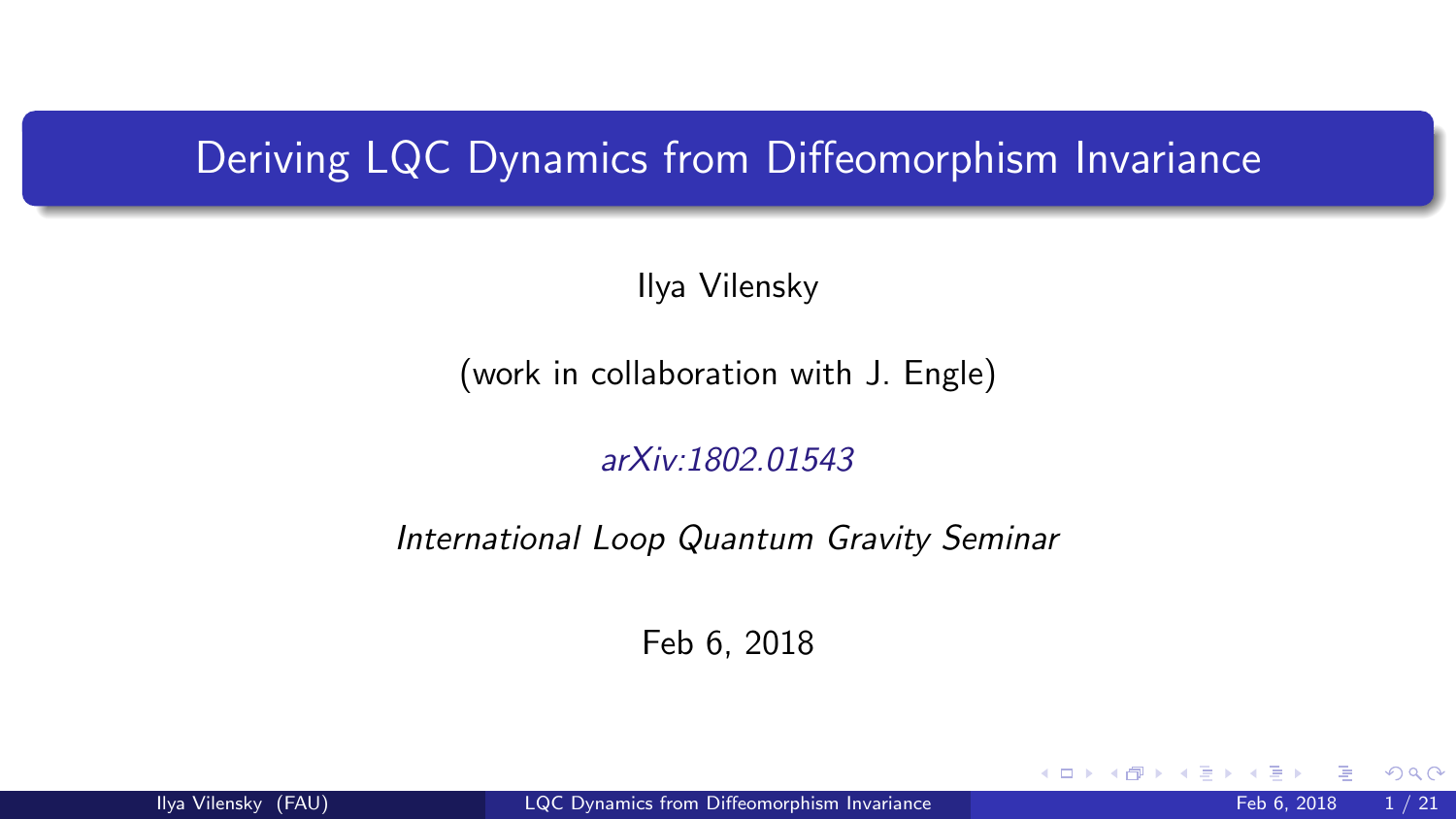- Loop Quantum Cosmology quantum gravity in simplified symmetry-reduced setting
- Cosmology provides arena for testing predictions of quantum gravity
- Has seen a lot of development



Ashtekar, Pawlowski, Singh, PRD74, 084003 (2006)

**• How robust are these results?** 



Agullo, Ashtekar, Nelson, CQG30, 085014 (2013)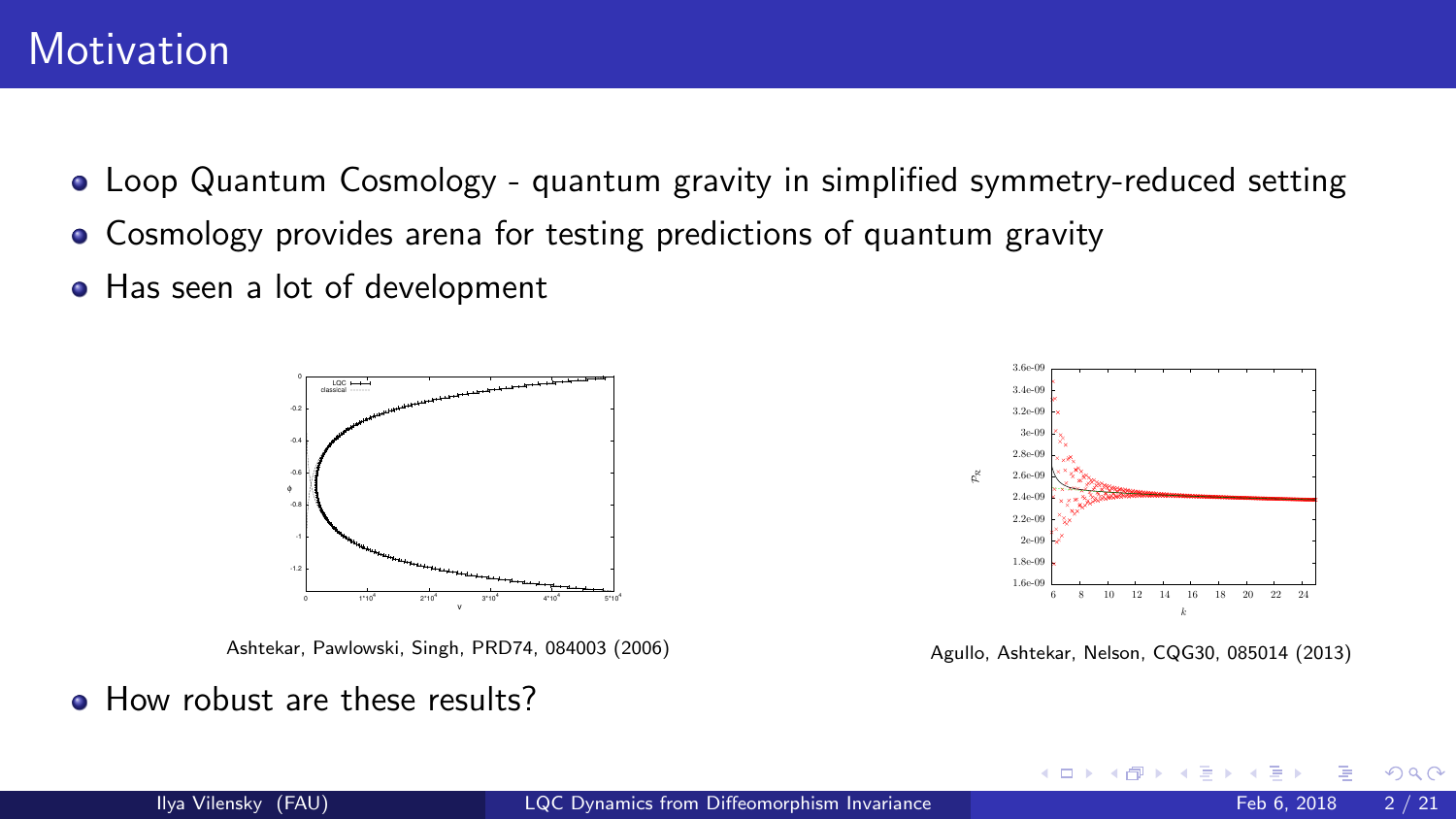- There are choices in the quantization procedure
- In the full theory seminal work by Lewandowski, Okolow, Sahlmann, Thiemann (2006) used diffeomorphism invariance to select unique representation of quantum algebra
- In symmetry-reduced setting almost all diffeomorphism symmetry is fixed except for residual diffeos
- Ashtekar, Campiglia (2012), Engle, Hanusch (2017), Engle, Hanusch, Thiemann (2017) used residual diffeomorphism invariance to select unique representation of reduced quantum algebra
- Can we use physical principles to also select unique dynamics?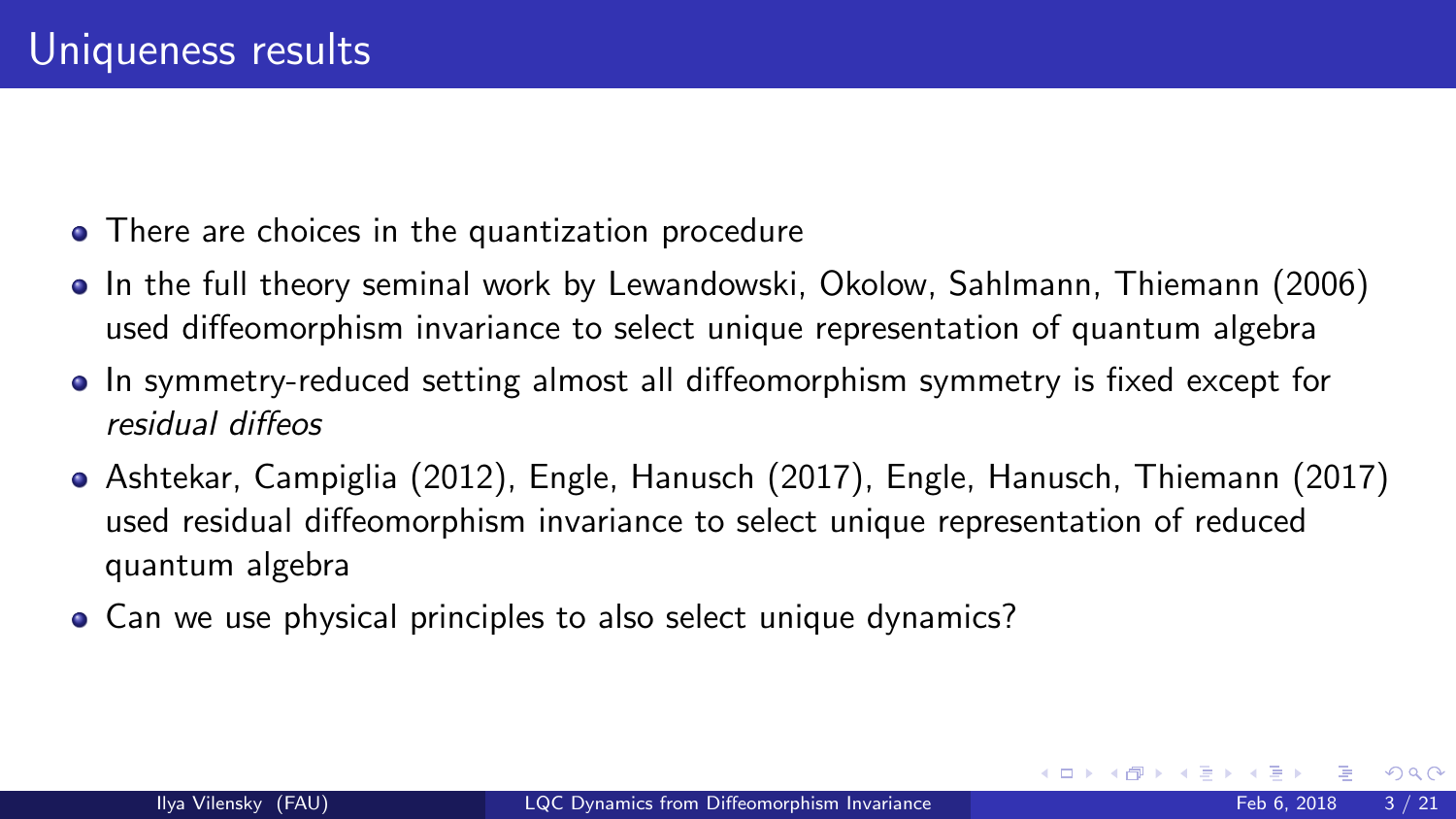

(ロ) (個) (差) (差) (差) のQC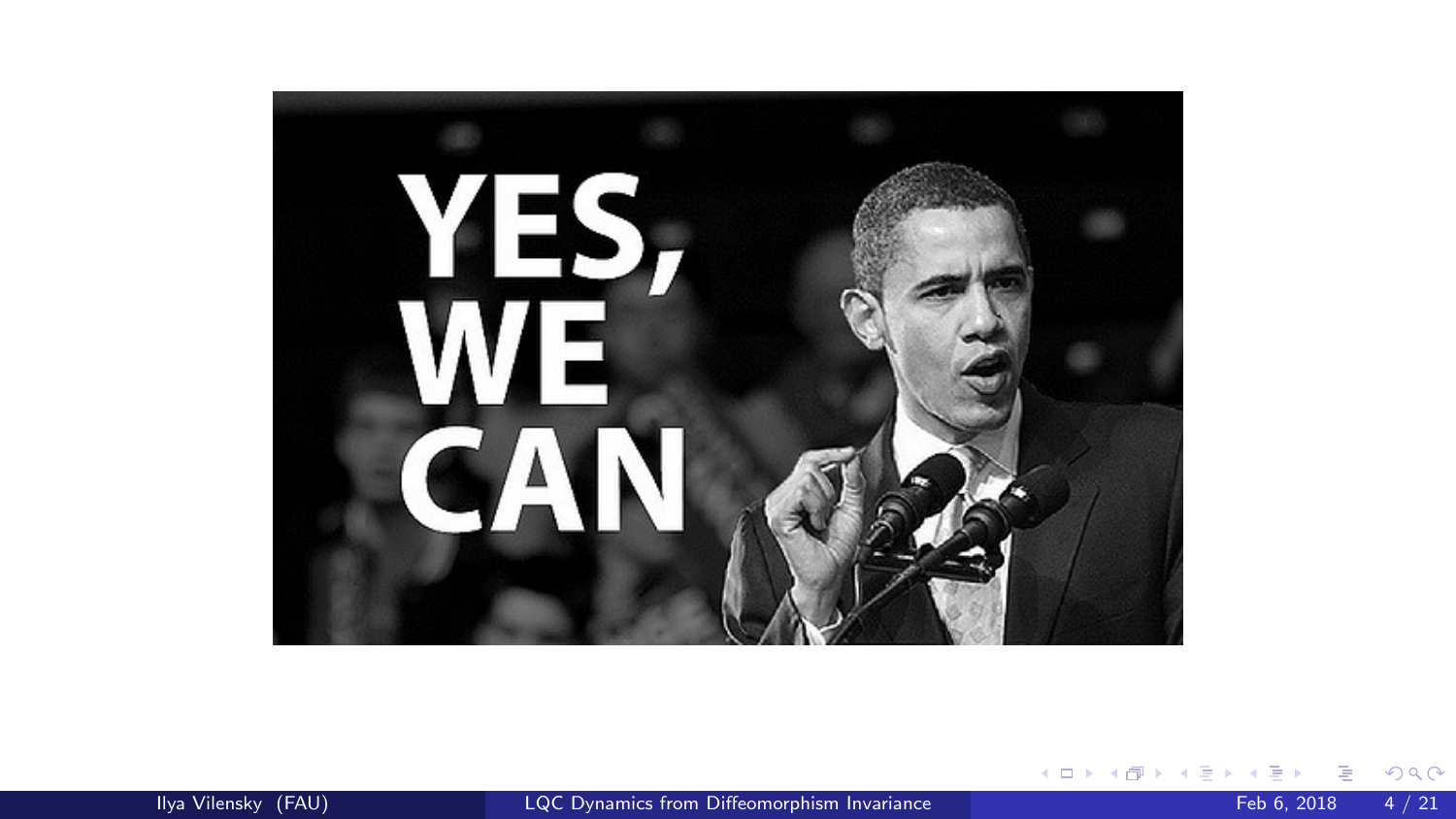- Obtain Bianchi I Hamiltonian proposed by Ashtekar, Wilson-Ewing (2009) using invariance under residual diffeomorphisms:
	- Volume-preserving dilations
	- **•** Parity transformations
	- **Beflections**

as well as a certain minimality principle and a planar loops assumption

Obtain isotropic Hamiltonian proposed by Ashtekar, Pawlowski, Singh (2006) by projecting down from Bianchi I to isotropic model without need for planar loops assumption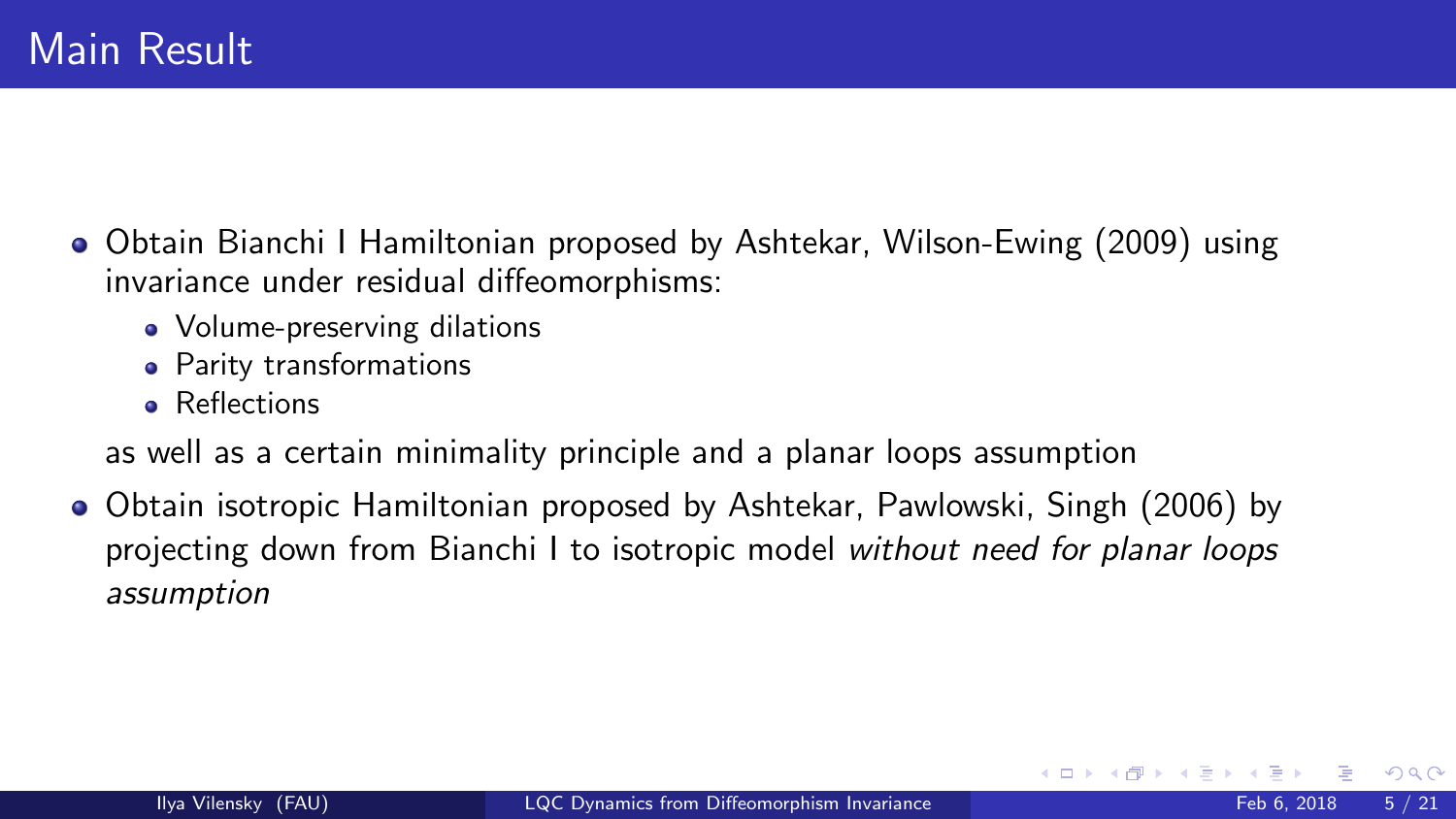#### Bianchi I model

$$
ds^{2} = -N^{2}(t)dt^{2} + a_{1}^{2}(t)dx_{1}^{2} + a_{2}^{2}(t)dx_{2}^{2} + a_{3}^{2}(t)dx_{3}^{2},
$$

- Introduce fiducial cell  $V$  adapted to fiducial triads  $\mathring{e}^a_i$  with side lengths  $L_1, L_2, L_3$  and volume  $V_o$ , fiducial metric  $\mathring{q}_{ab}$
- Basic variables  $c_i, p^i$

$$
A_a^i = c^i (L^i)^{-1} \mathring{e}_a^i \qquad E_i^a = p_i L_i V_o^{-1} \sqrt{\mathring{q}} \mathring{e}_i^a
$$

Poisson bracket

$$
\{c^i,p_j\}=8\pi G\gamma\delta_j^i,
$$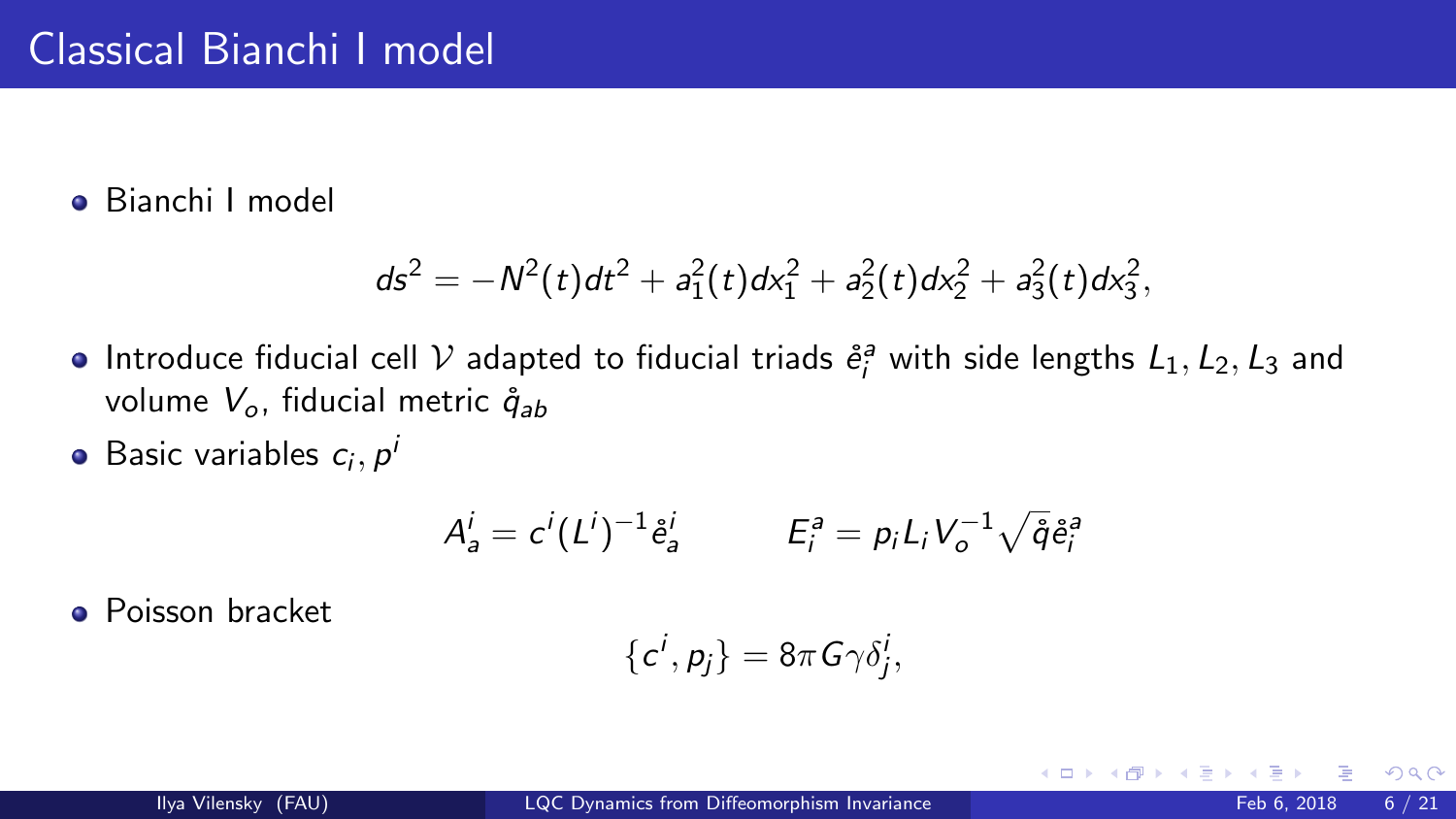#### Classical Hamiltonian constraint

**• Hamiltonian constraint** 

$$
C_H = \int_{\mathcal{V}} N \mathcal{H} \ d^3x,
$$

where the Hamiltonian density  $H$  is

$$
\mathcal{H}=\frac{E_i^a E_j^b}{16\pi G\sqrt{|q|}}(\epsilon^{ij}_{\ k}F_{ab}^k-2(1+\gamma^2)e^{ci}e^{dj}K_{c[a}K_{b]d}).
$$

- Assume the lapse  $N(v)$  to be a function of the volume  $v := \sqrt{|p_1p_2p_3|}$  only, with the form  $N(v) = v^n$
- Integrating over the fiducial cell we then obtain the constraint

$$
C_H=-\frac{1}{8\pi G\gamma^2}v^{n-1}(p_1p_2c_1c_2+p_1p_3c_1c_3+p_2p_3c_2c_3).
$$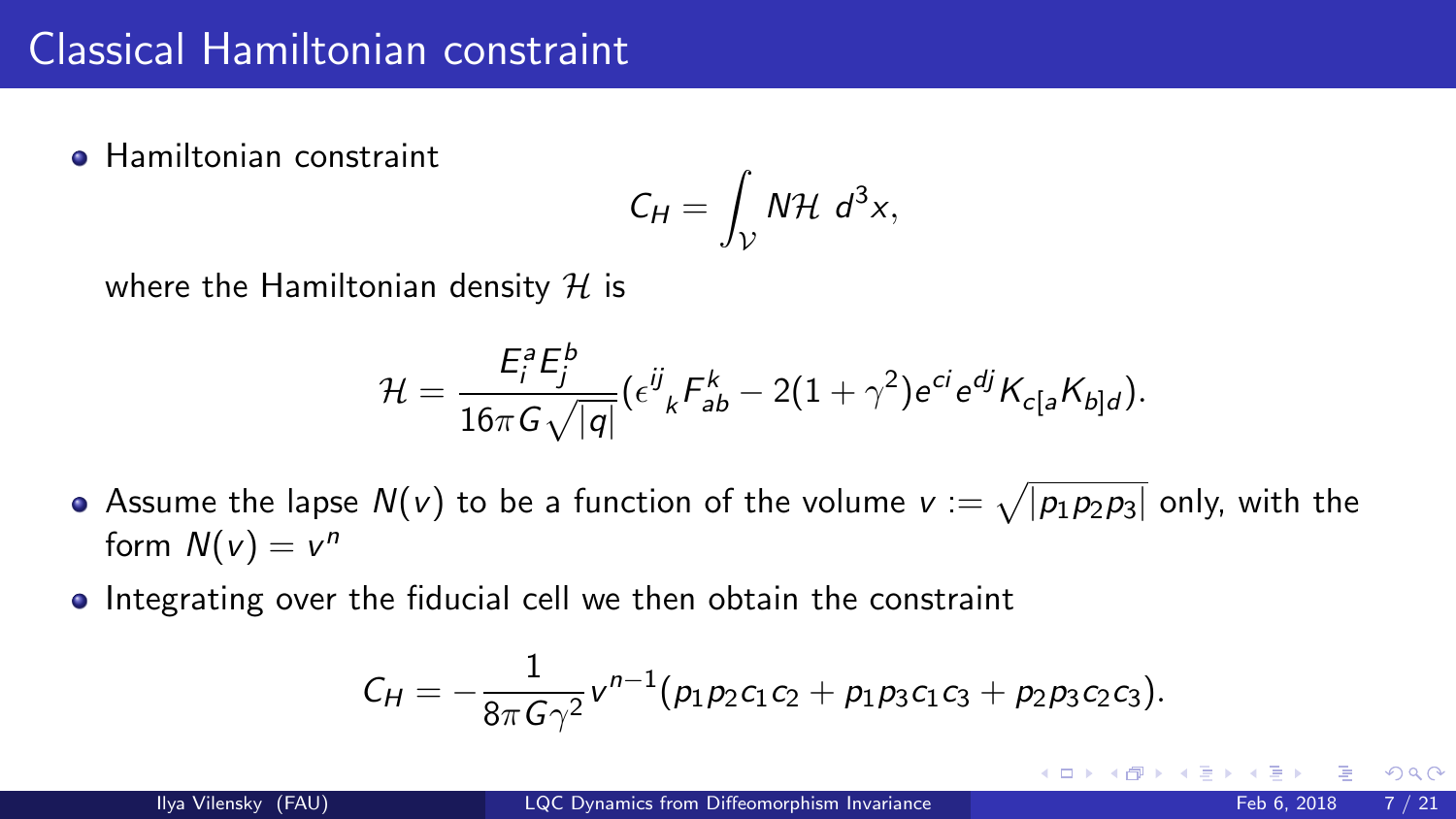- Hilbert space: almost periodic functions on  $\mathbb{R}^3$ .
- Require  $\hat{H}$  to preserve this Hilbert space

$$
\hat{H}|\vec{\rho}\rangle=\sum_{i}g_{i}(\vec{\rho})|\vec{F}_{i}(\vec{\rho})\rangle
$$

Define translation operator:

$$
\mathcal{T}_F|\vec{\rho}\rangle:=|\vec{F}(\vec{\rho})\rangle
$$

 $\bullet$  Impose self-adjointness. Can rewrite  $\hat{H}$  as

$$
\hat{H} = \sum_i \left( T_{F_i} g_i(\vec{p}) + \overline{g_i(\vec{p})} T_{F_i}^{\dagger} \right)
$$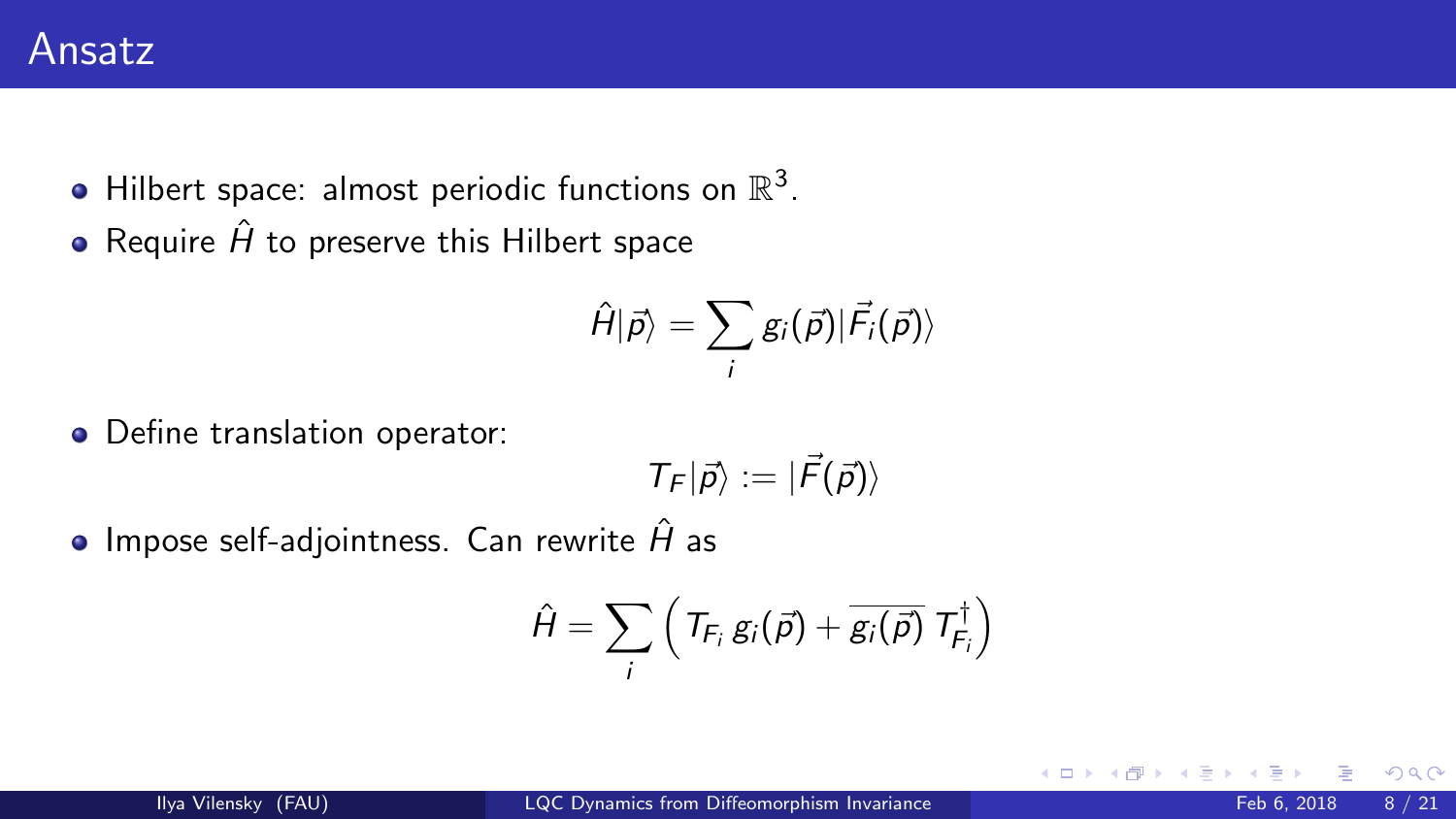- Want to take the classical limit in the state-independent way
- Assume  $\vec{F}_i$  is generated as the flow, evaluated at unit time, of some vector field  $8\pi\gamma G\hbar\vec{f}_i(\vec{p})\cdot\nabla$  on  $\mathbb{R}^3$ .
- **o** Get

$$
\hat{H} = \sum_{i} \left( \widehat{e^{i\vec{f}_{i}(\vec{p}) \cdot \vec{c}} g_{i}(\vec{p})} + \widehat{g_{i}(\vec{p})} e^{-i\vec{f}_{i}(\vec{p}) \cdot \vec{c}} \right)
$$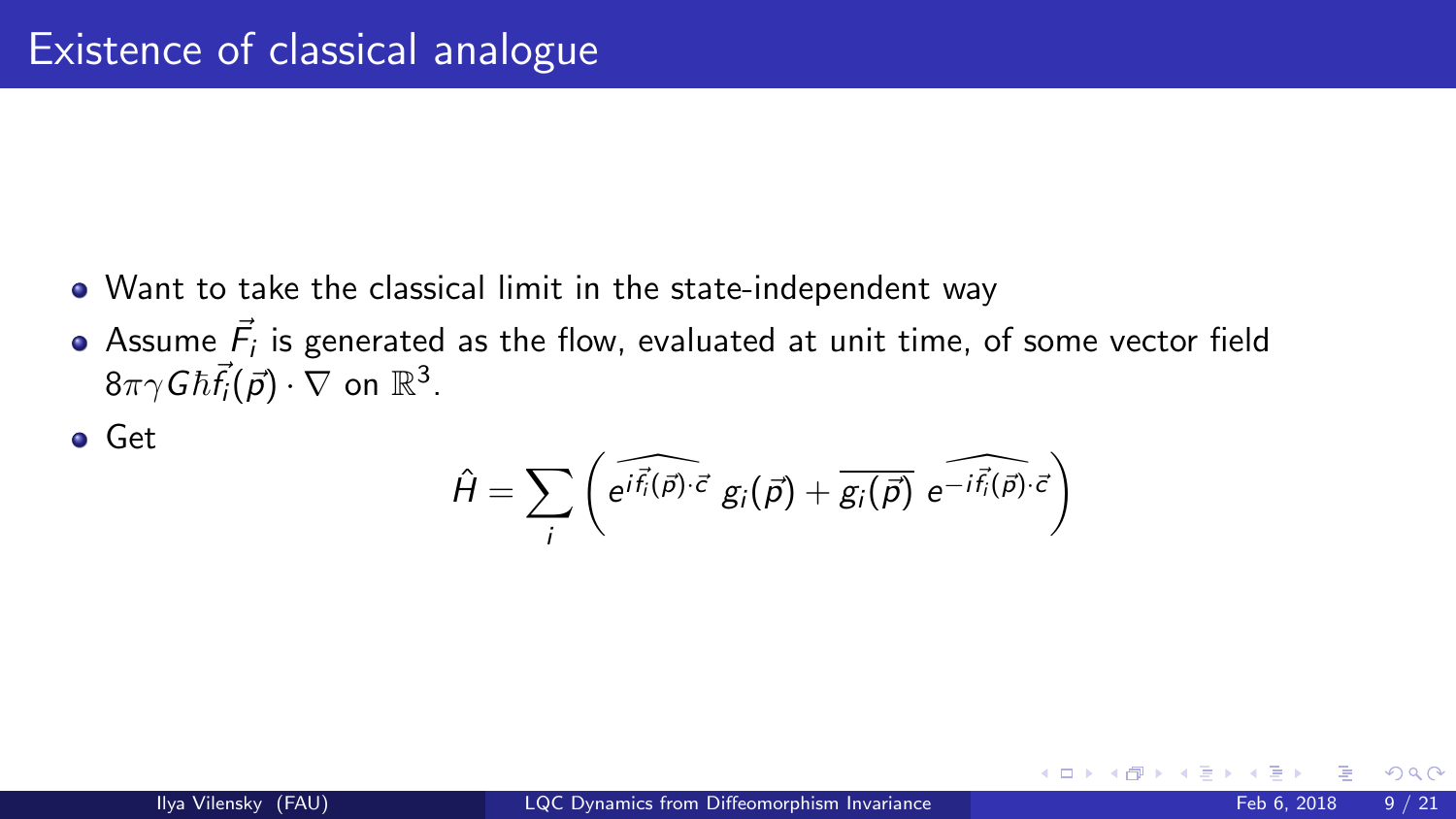#### Invariance under volume-preserving positive rescalings

• Volume-preserving positive rescalings  $\Lambda(\vec{\lambda})$ , with  $\lambda_1 + \lambda_2 + \lambda_3 = 0$ , act on the variables  $c_i, p^i$ :

$$
\Lambda(\vec{\lambda})p^i=e^{-\lambda_i}p^i \qquad \qquad \Lambda(\vec{\lambda})c_i=e^{\lambda_i}c_i.
$$

**• The invariance leads to condition:** 

$$
e^{\lambda_k} f_i^k (e^{-\lambda_1} p_1, e^{-\lambda_2} p_2, e^{\lambda_1 + \lambda_2} p_3) = f_i^k(\vec{p}) \qquad g_i(e^{-\lambda_1} p_1, e^{-\lambda_2} p_2, e^{\lambda_1 + \lambda_2} p_3) = g_i(\vec{p}).
$$

Obtain

$$
f_i^k(\vec{p})=p^k\tilde{f}_i^k(v,\overline{\operatorname{sgn}{\rho}})\qquad g_i(\vec{p})=g_i(v,\overline{\operatorname{sgn}{\rho}}),
$$

where  $\overrightarrow{sgn p} = (sgn p_1, sgn p_2, sgn p_3)$ 

• Therefore,

$$
\hat{H} = \sum_{i=1}^N \left( e^{i \sum_k \tilde{f}_i^k(v, \overrightarrow{\text{sgn}\,\rho}) \rho^k c_k} g_i(v, \overrightarrow{\text{sgn}\,\rho}) + \text{h.c.} \right).
$$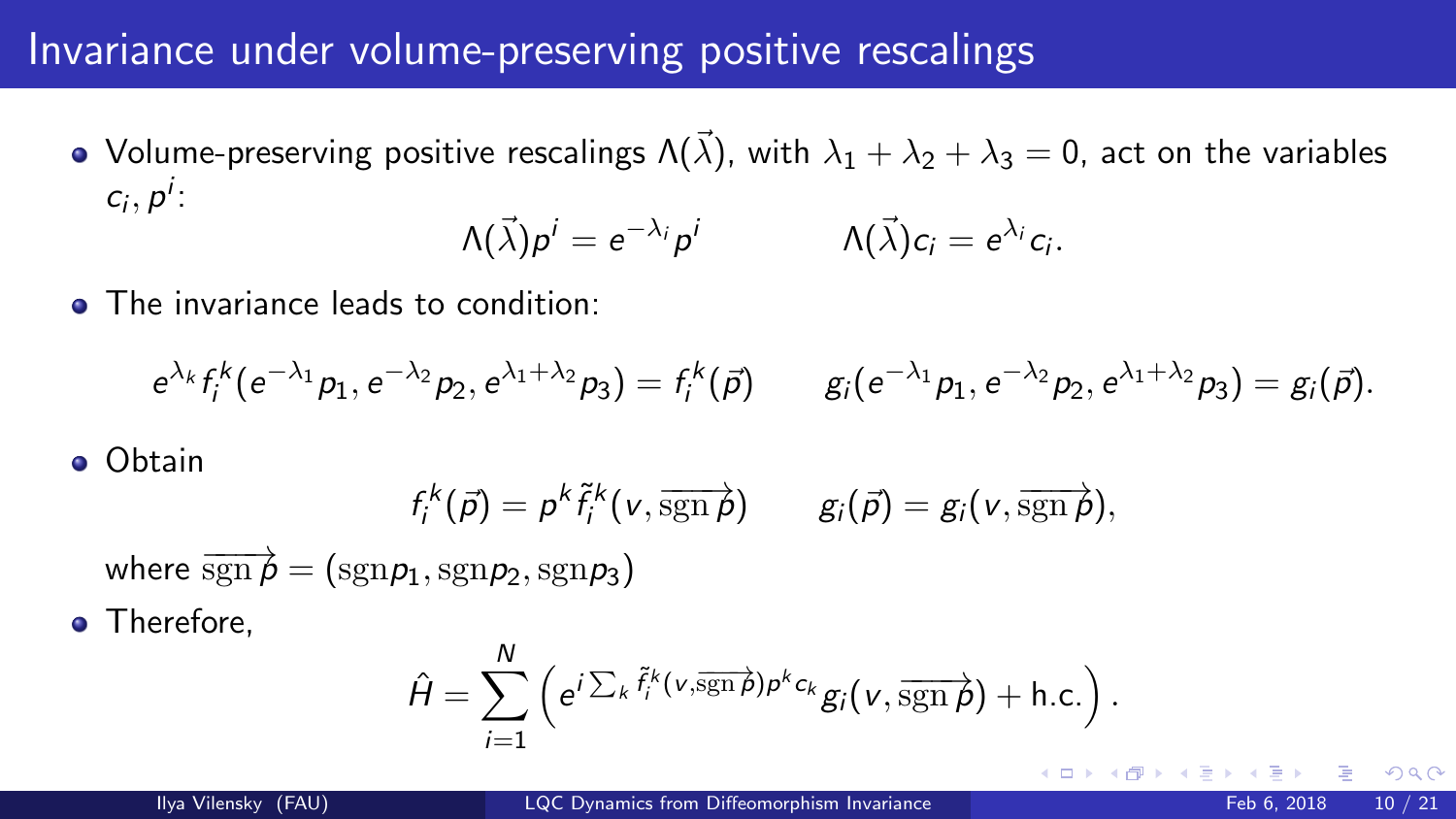# Invariance under parity

- Invariance under parity implies that
	- Either  $\tilde{f}_i^k$ ,  $g_i$  independent of  $\text{sgn} p$
	- $\bullet$  Or  $\hat{H}$  includes all the terms generated by parity so that for example

$$
\hat{H} = \sum_{i} \left( e^{i \tilde{f}_{i}^{k}(v, -\text{sgn}p_{1}, \text{sgn}p_{2}, \text{sgn}p_{3})p^{k}c_{k}} g_{i}(v, -\text{sgn}p_{1}, \text{sgn}p_{2}, \text{sgn}p_{3}) +
$$
\n
$$
+ e^{i \tilde{f}_{i}^{k}(v, \text{sgn}p_{1}, \text{sgn}p_{2}, \text{sgn}p_{3})p^{k}c_{k}} g_{i}(v, \text{sgn}p_{1}, \text{sgn}p_{2}, \text{sgn}p_{3}) + \text{rest of terms} \right) =
$$
\n
$$
= \sum_{i} \left( e^{i \tilde{f}_{i}^{k}(v, -1, \text{sgn}p_{2}, \text{sgn}p_{3})p^{k}c_{k}} g_{i}(v, -1, \text{sgn}p_{2}, \text{sgn}p_{3}) +
$$
\n
$$
+ e^{i \tilde{f}_{i}^{k}(v, 1, \text{sgn}p_{2}, \text{sgn}p_{3})p^{k}c_{k}} g_{i}(v, 1, \text{sgn}p_{2}, \text{sgn}p_{3}) + \text{rest of terms} \right).
$$

**•** Parity invariance leads to

$$
\hat{H} = \sum_i \left( e^{i \sum_k \tilde{f}_i^k(v) p^k c_k} g_i(v) + \text{h.c.} \right).
$$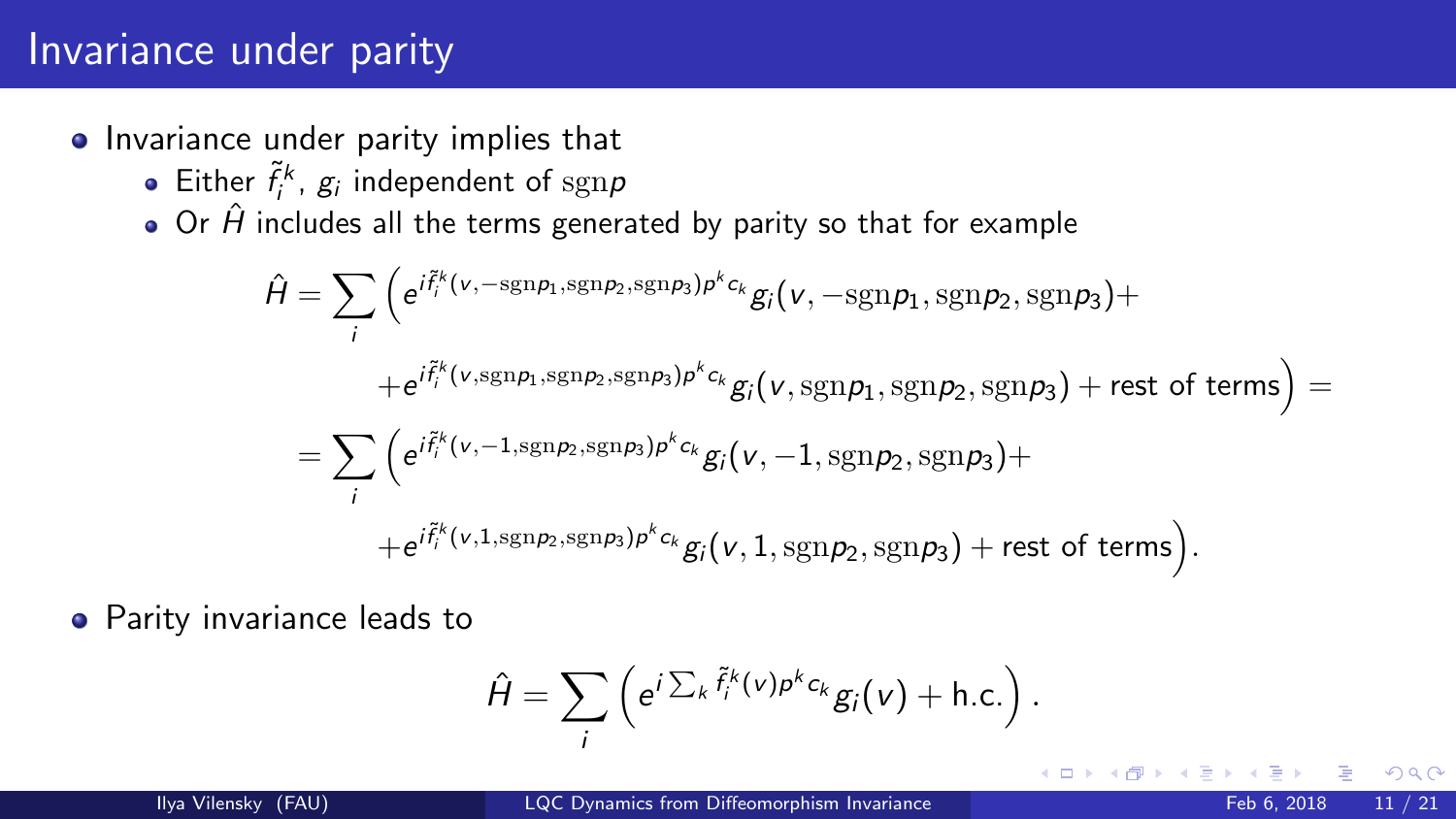- Reflections about the  $x = y$ ,  $x = z$  or  $y = z$  planes and combinations thereof act on  $c_i$ ,  $p^i$ like permutations of labels
- $\hat{H}$  is invariant if includes all the terms generated by such permutations

$$
\hat{H} = \sum_{i} \sum_{\sigma \in S_3} \left( e^{i \sum_{k} (\sigma \tilde{f}_i)^k(v) p^k c_k} g_i(v) + \text{h.c.} \right).
$$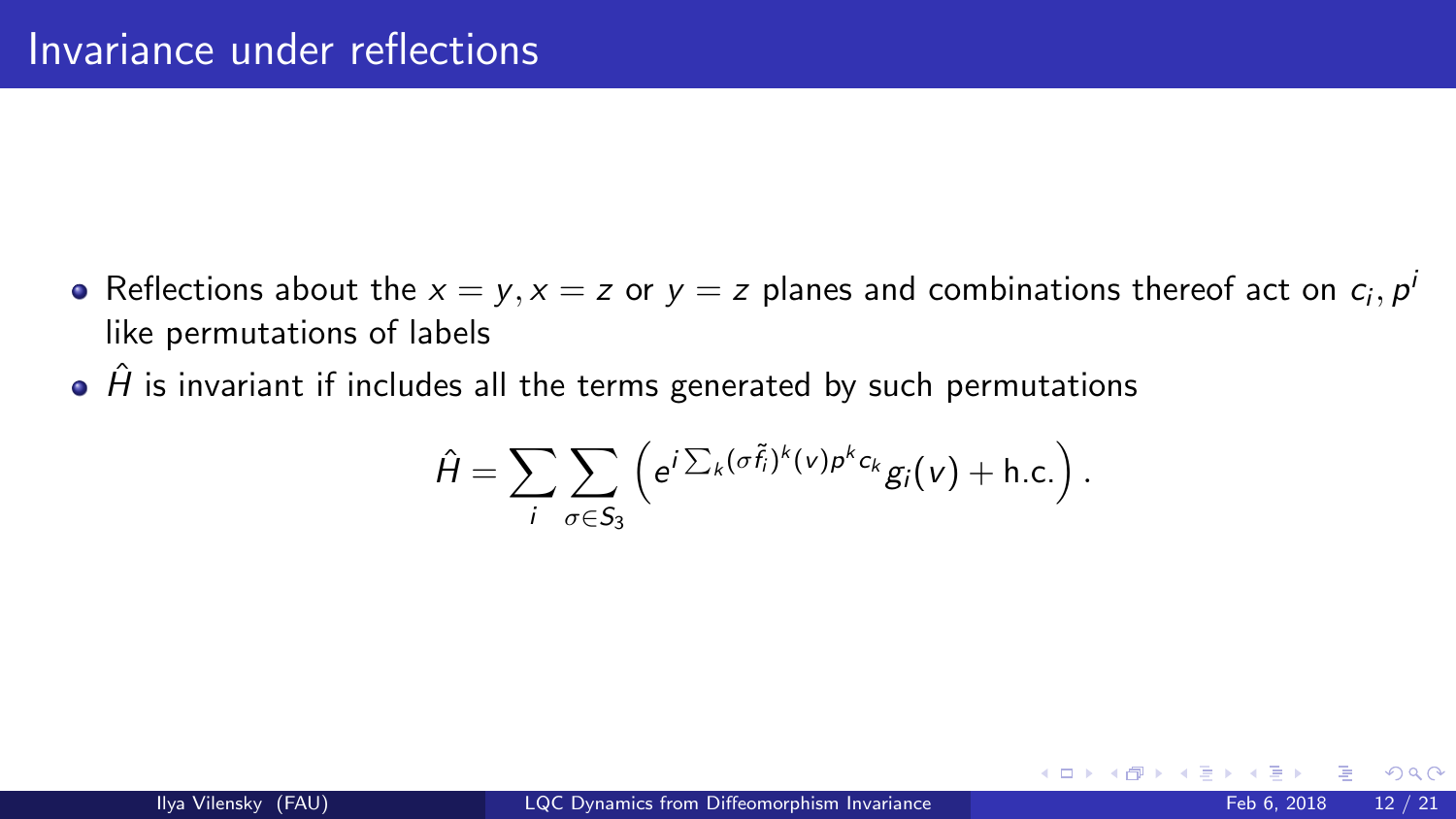#### Imposition of the classical limit

- Require that the Hamiltonian reduces to the classical constraint in the classical limit
- Introduce a classicality parameter and consider the classical analogue of  $\hat{H}$

$$
H = \sum_{i} \sum_{\sigma \in S_3} \left( e^{i \sum_{k} (\sigma \tilde{f}_i)^k (v, \ell_p) p^k c_k} g_i(v, \ell_p) + \text{c.c.} \right)
$$

• Require that the only length is the Planck length

$$
\tilde{f}_i^k(v,\ell_p) = \frac{1}{\ell_p^2} \tilde{h}_i^k \left(\frac{\ell_p^3}{v}\right) = \frac{1}{\ell_p^2} \left(\tilde{h}_i^k(0) + (\tilde{h}_i^k)'(0)\frac{\ell_p^3}{v} + \mathcal{O}\left(\frac{\ell_p^6}{v^2}\right)\right)
$$

• Also use dimensional arguments for  $g_i$ 

$$
g_i(v,\ell_p) = \frac{\ell_p^{3n+1}}{G} \left( \sum_{j=j_0}^{\infty} \tilde{B}_i^j \frac{\ell_p^{3j}}{v^j} \right)
$$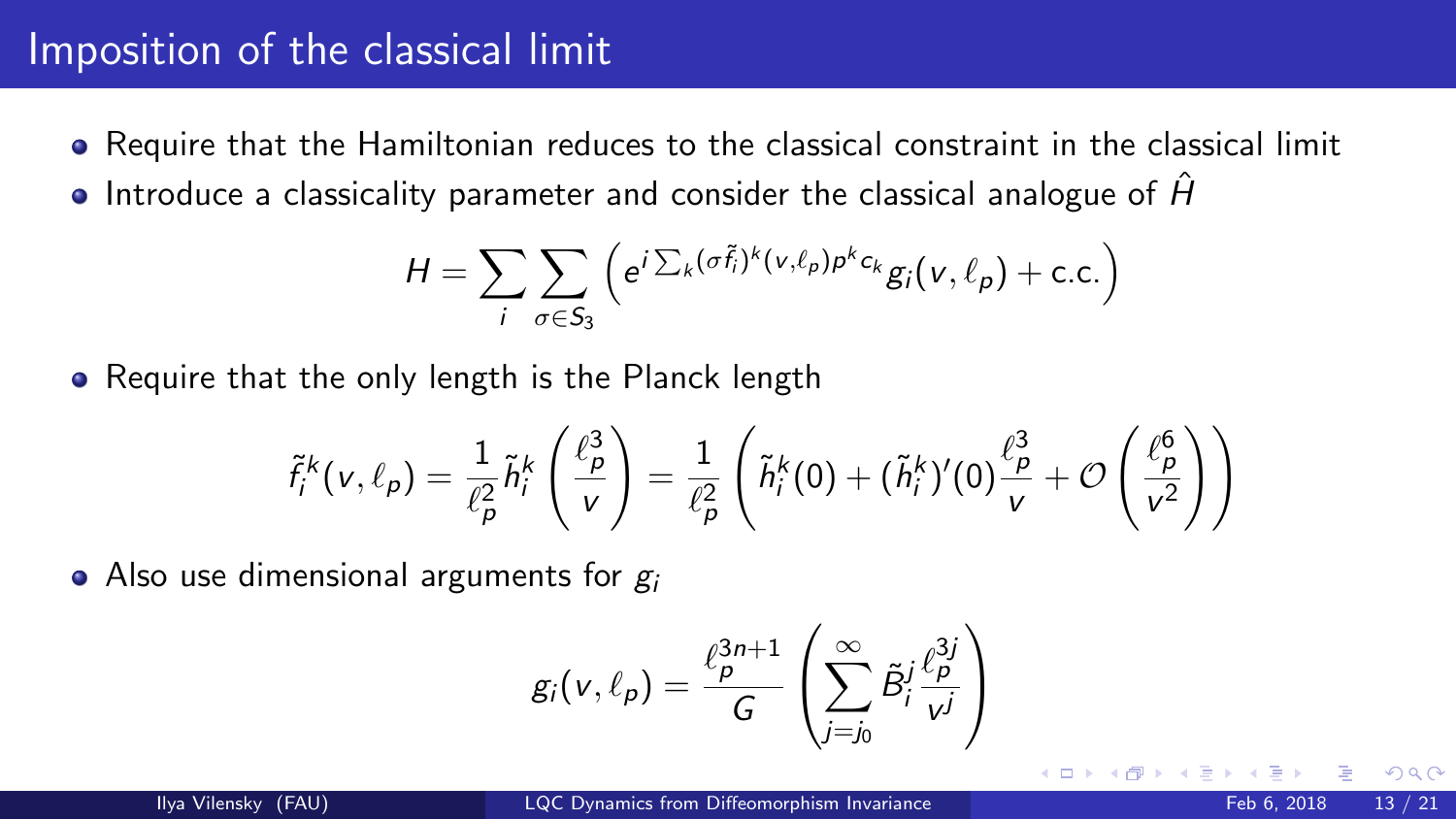# Classical limit

Let  $\tilde{h}_i^k(0) = 0$  for all  $i \in I$ . Then matching the classical limit leads to

$$
H = \sum_{i \in I} \sum_{\sigma \in S_3} \left( \frac{\ell_p^{3n+1}}{G} \left( \sum_{j=j_0}^{\infty} \tilde{B}_i^j \frac{\ell_p^{3j}}{\nu^j} \right) e^{i \left( \frac{\ell_p}{\nu} \sum_k (\sigma \tilde{A}_i)^k p_k c_k + \mathcal{O}(\ell_p^4) \right)} + \text{c.c.} \right) + \mathcal{O}(\ell_p^{\epsilon})
$$

• Can simplify

$$
H = \sum_{i=1}^{N'} \frac{\ell_p^{3n+1}}{G} \left( \sum_{j=j_0}^{\infty} B_j^j \frac{\ell_p^{3j}}{v^j} \right) e^{i \left( \frac{\ell_p}{v} \sum_k A_j^k p_k c_k + \mathcal{O}(\ell_p^4) \right)} + \mathcal{O}(\ell_p^{\epsilon})
$$

Combine exponentials (for simplification) so that

$$
\vec{A}_i = \vec{A}_j \text{ implies } i = j.
$$

Expand the exponentials and match to the classical limit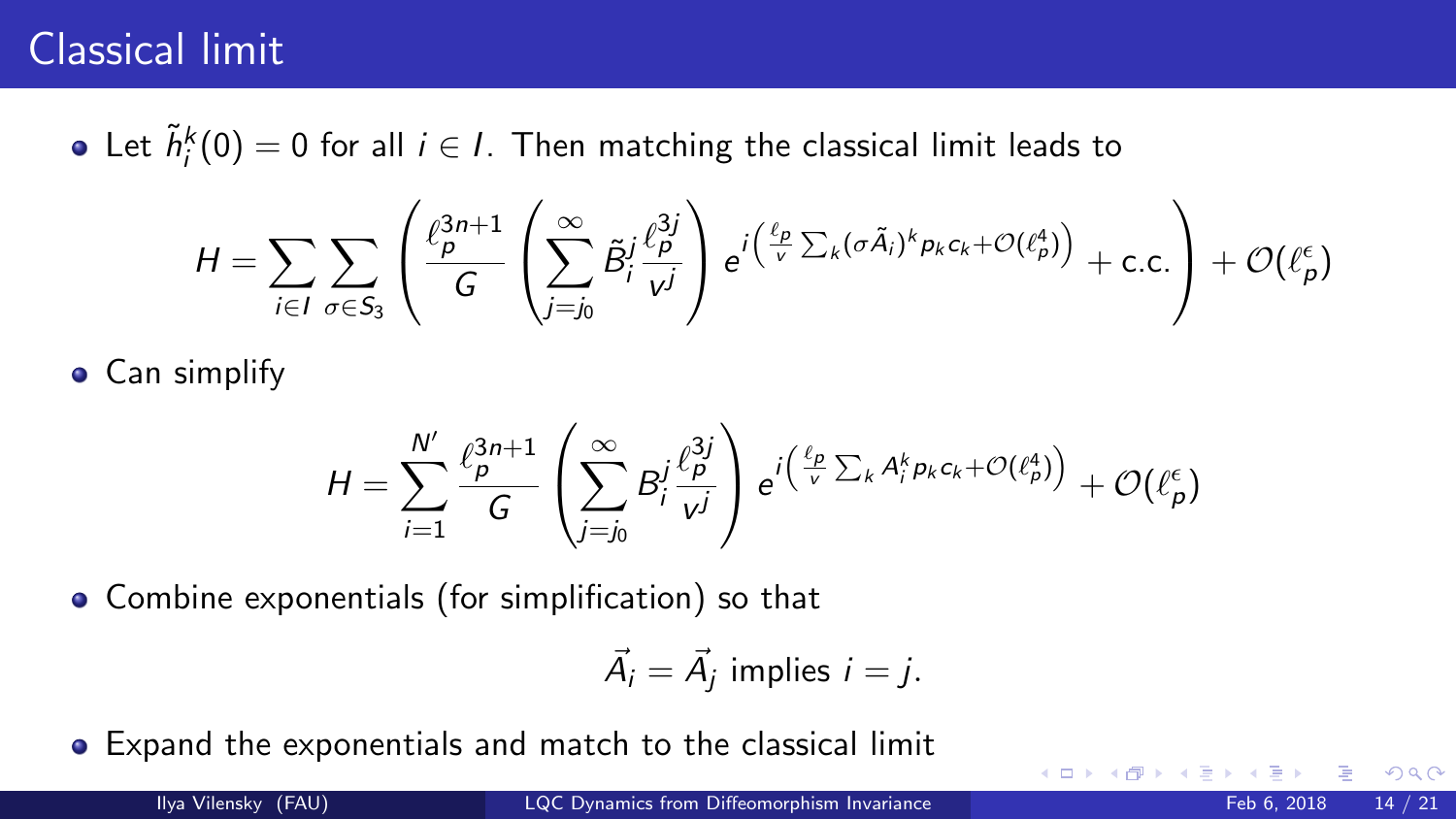# Conditions for matching classical limit

• Conditions obtained by matching

$$
\sum_{i} \text{Re } B_{i} = 0
$$
  

$$
\sum_{i} A_{ij} \text{Im } B_{i} = 0
$$
  

$$
\sum_{i} A_{ij} (\text{Re } B_{i}) A_{ik} = M_{jk}.
$$

where

$$
M:=\frac{1}{8\pi\gamma^2}\begin{pmatrix}0 & 1 & 1 \\ 1 & 0 & 1 \\ 1 & 1 & 0\end{pmatrix}
$$

- $\bullet$  Minimality Assumption: smallest number of terms so that all the conditions on  $\hat{H}$  are satisfied
- Consider up to 12 rows in matrix A which corresponds to AW

$$
Feb 6, 2018 \t 15 / 21
$$

 $299$ 

**K ロ ト イ ト**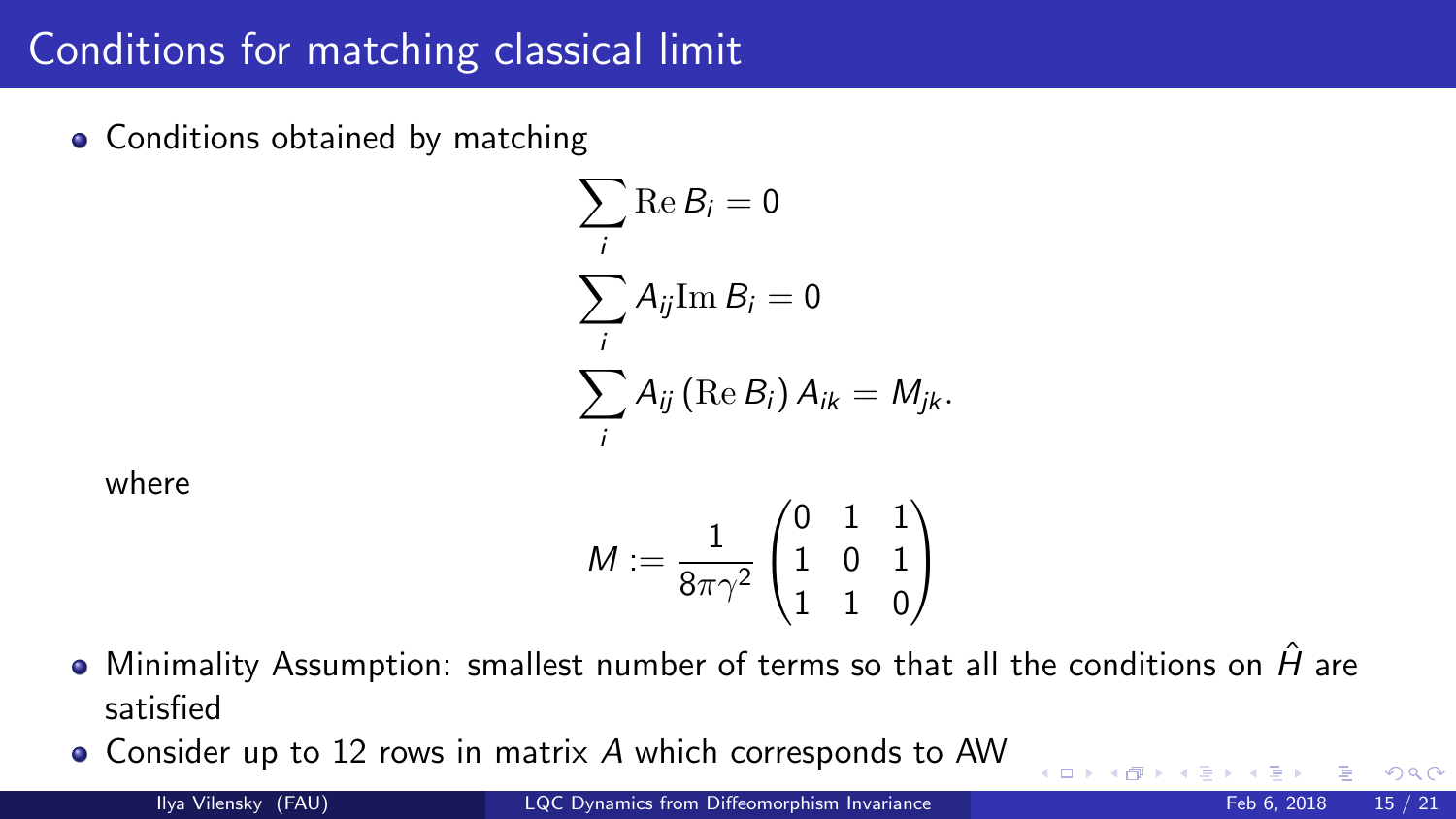#### **Possibilities**

• Eight rows  $(a_1 \quad a_1 \quad b_1)$ 2 permutations 3 reflections  $(a_2 \ a_2 \ a_2)$ 1 reflection

**o** Ten rows  $(a_1 \ a_1 \ b_1)$ 2 permutations 3 reflections  $(a_2 \ a_2 \ a_2)$ 1 reflection  $(a_3 \ a_3 \ a_3)$ 1 reflection

 $(a_1$  −a<sub>1</sub> 0) 2 permutations 3 reflections  $(a_2 \ a_2 \ a_2)$ 1 reflection

 $(a_1$  −a<sub>1</sub> 0) 2 permutations 3 reflections  $(a_2 \ a_2 \ a_2)$ 1 reflection  $(a_3 \ a_3 \ a_3)$ 1 reflection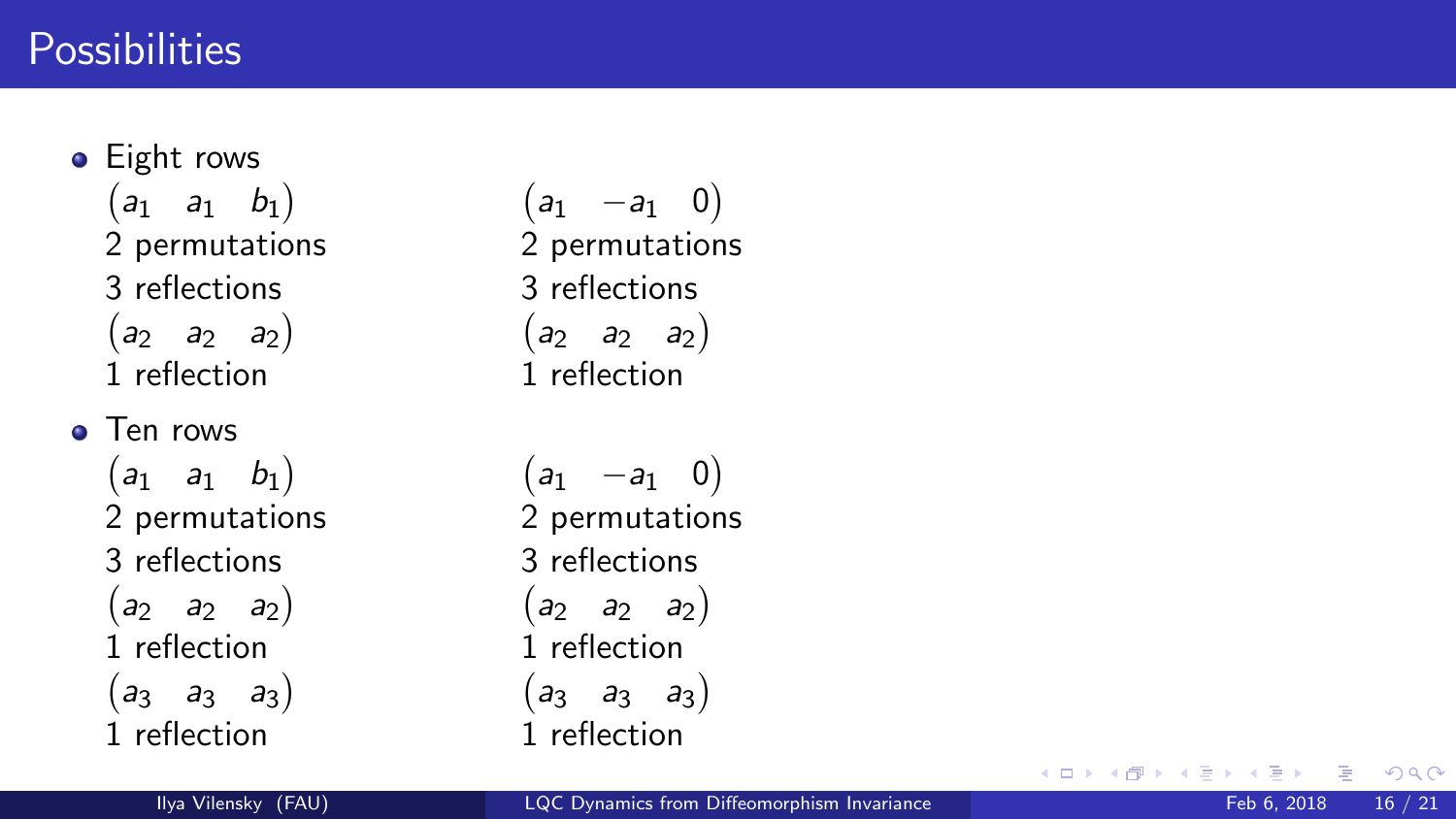**o** Twelve rows  $(a_1 \quad a_1 \quad b_1)$ 2 permutations 3 reflections  $(a_2 \ a_2 \ a_2)$ 1 reflection  $(a_3 \ a_3 \ a_3)$ 1 reflection  $\begin{pmatrix} a_4 & a_4 & a_4 \end{pmatrix}$ 1 reflection

 $(a_1$  −a<sub>1</sub> 0) 2 permutations 3 reflections  $(a_2 \ a_2 \ a_2)$ 1 reflection  $(a_3 \ a_3 \ a_3)$ 1 reflection  $\begin{pmatrix} a_4 & a_4 & a_4 \end{pmatrix}$ 1 reflection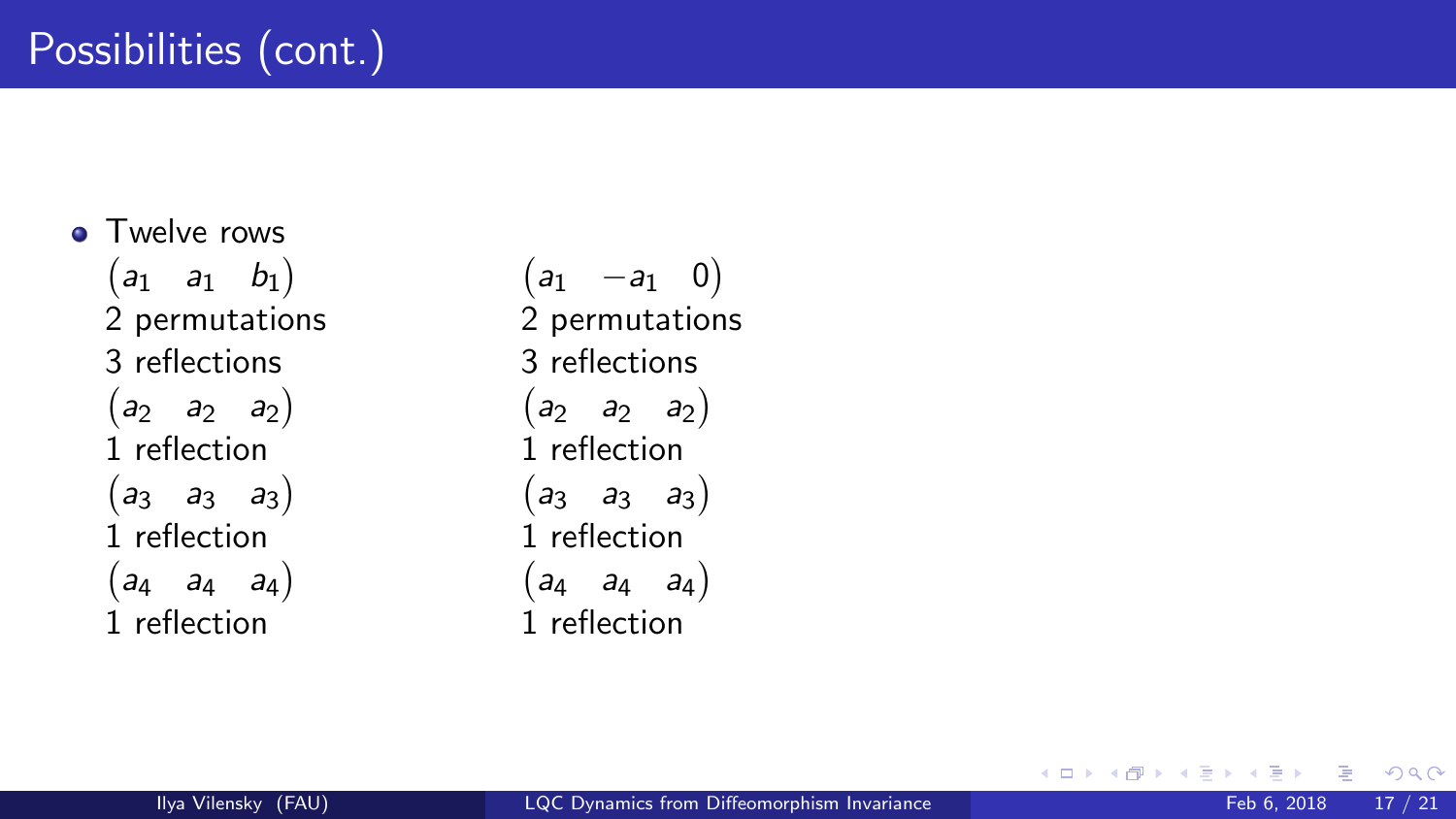# Possibilities (cont.)

• Twelve rows (plus some conditions on  $a_1, b_1, a_2, b_2$ )  $(a_1 \quad a_1 \quad b_1)$ 2 permutations 3 reflections  $\begin{pmatrix} a_2 & a_2 & b_2 \end{pmatrix}$ 2 permutations 3 reflections

**• Twelve rows**  $(a_1$  −a<sub>1</sub> 0) 2 permutations 3 reflections  $(a_2 \ a_2 \ b_2)$ 2 permutations 3 reflections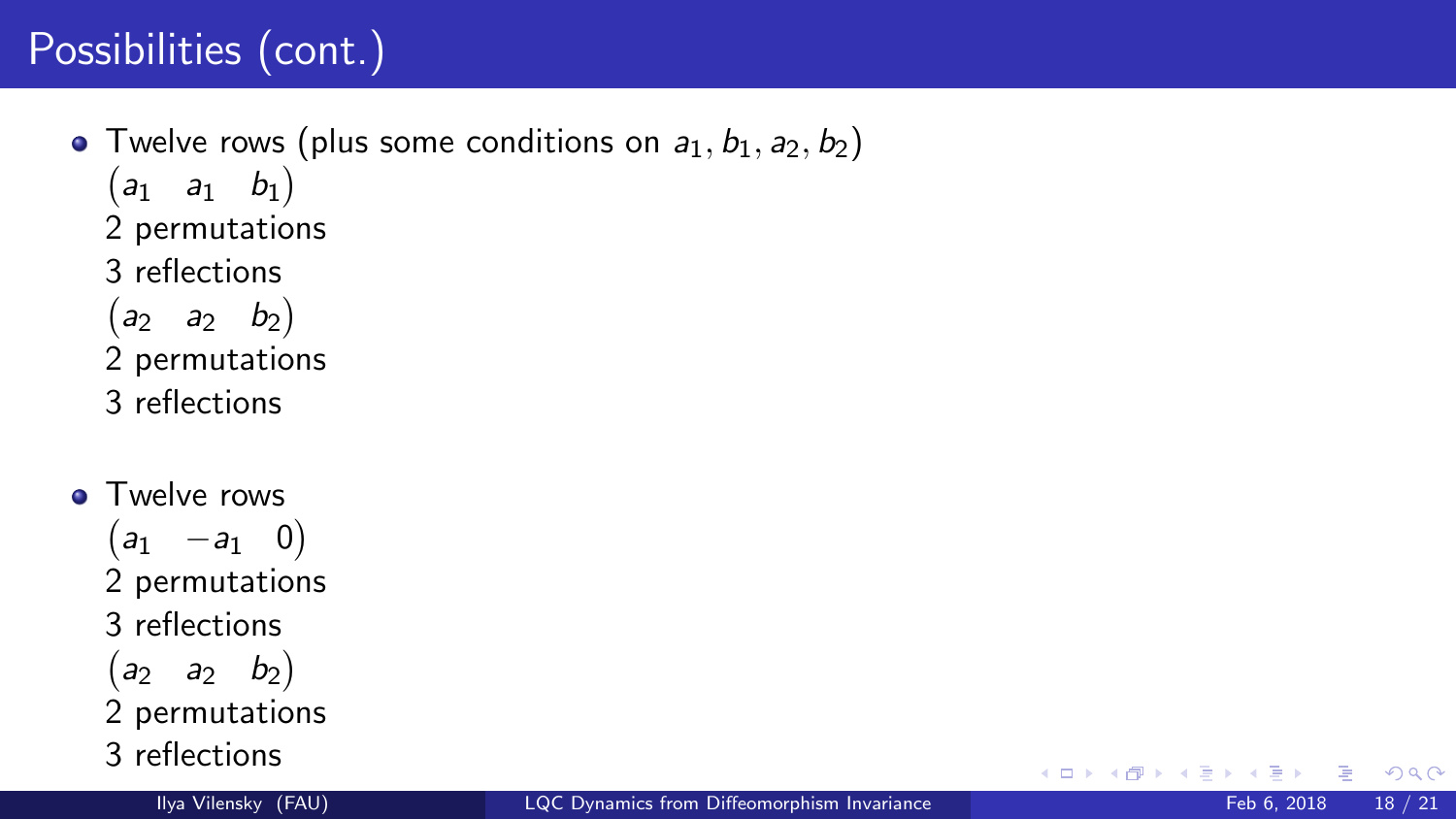# Selection of AW Hamiltonian



• Impose planar loops

<sup>√</sup>

√ ∆

$$
H_{AW} = \frac{1}{32\pi G\gamma^2 \Delta \ell_p^2} v^2 \left(e^{i\left(\frac{\sqrt{\Delta \ell_p}}{v}(p_1c_1 + p_2c_2)\right)} - e^{i\left(\frac{\sqrt{\Delta \ell_p}}{v}(p_1c_1 - p_2c_2)\right)} + e^{i\left(\frac{\sqrt{\Delta \ell_p}}{v}(p_2c_2 + p_3c_3)\right)} - e^{i\left(\frac{\sqrt{\Delta \ell_p}}{v}(p_2c_2 - p_3c_3)\right)} + e^{i\left(\frac{\sqrt{\Delta \ell_p}}{v}(p_1c_1 + p_3c_3)\right)} - e^{i\left(\frac{\sqrt{\Delta \ell_p}}{v}(p_1c_1 - p_3c_3)\right)} + h.c.\right) + \mathcal{O}(\ell_p^2)
$$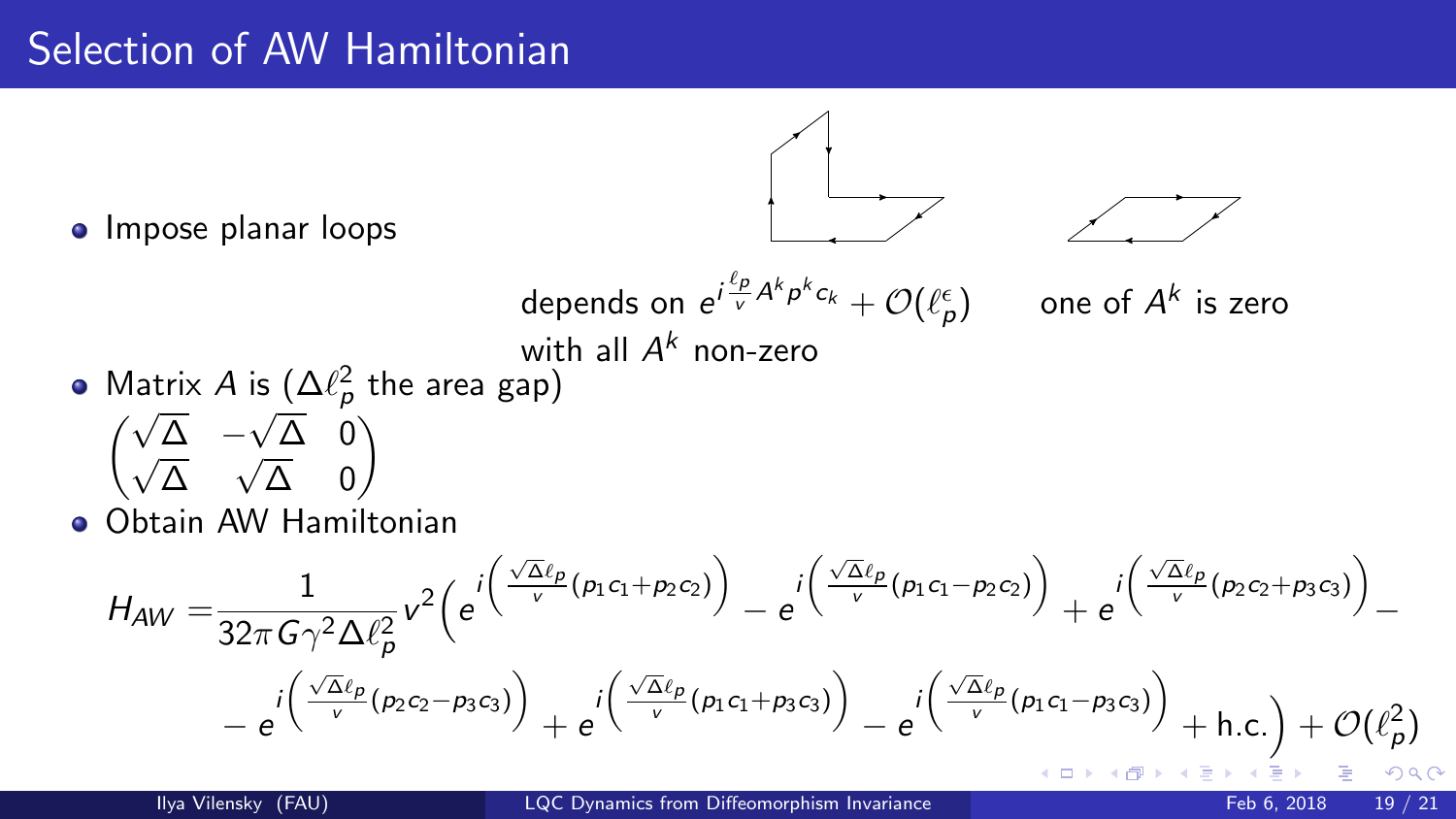# Selection of isotropic Hamiltonian

- Do not need planar loops assumption
- Use AW projector from Bianchi I states to isotropic states:

$$
(\hat{\mathbb{P}}\Psi)(v):=\sum_{p_1,p_2}\Psi(p_1,p_2,v)\equiv\psi(v).
$$

 $\setminus$  $\overline{1}$ 

- Use the minimum number of terms to obtain  $A=\emptyset$  $\sqrt{ }$  $\overline{1}$ 0 a −a
- **Obtain the APS Hamiltonian**

$$
H_{APS} = k\ell_P^{-2}v\left(1 + e^{i\left(\frac{\ell_P}{v}2\sqrt{\Delta}pc\right)} + e^{-i\left(\frac{\ell_P}{v}2\sqrt{\Delta}pc\right)}\right) + \mathcal{O}(\ell_P^2)
$$